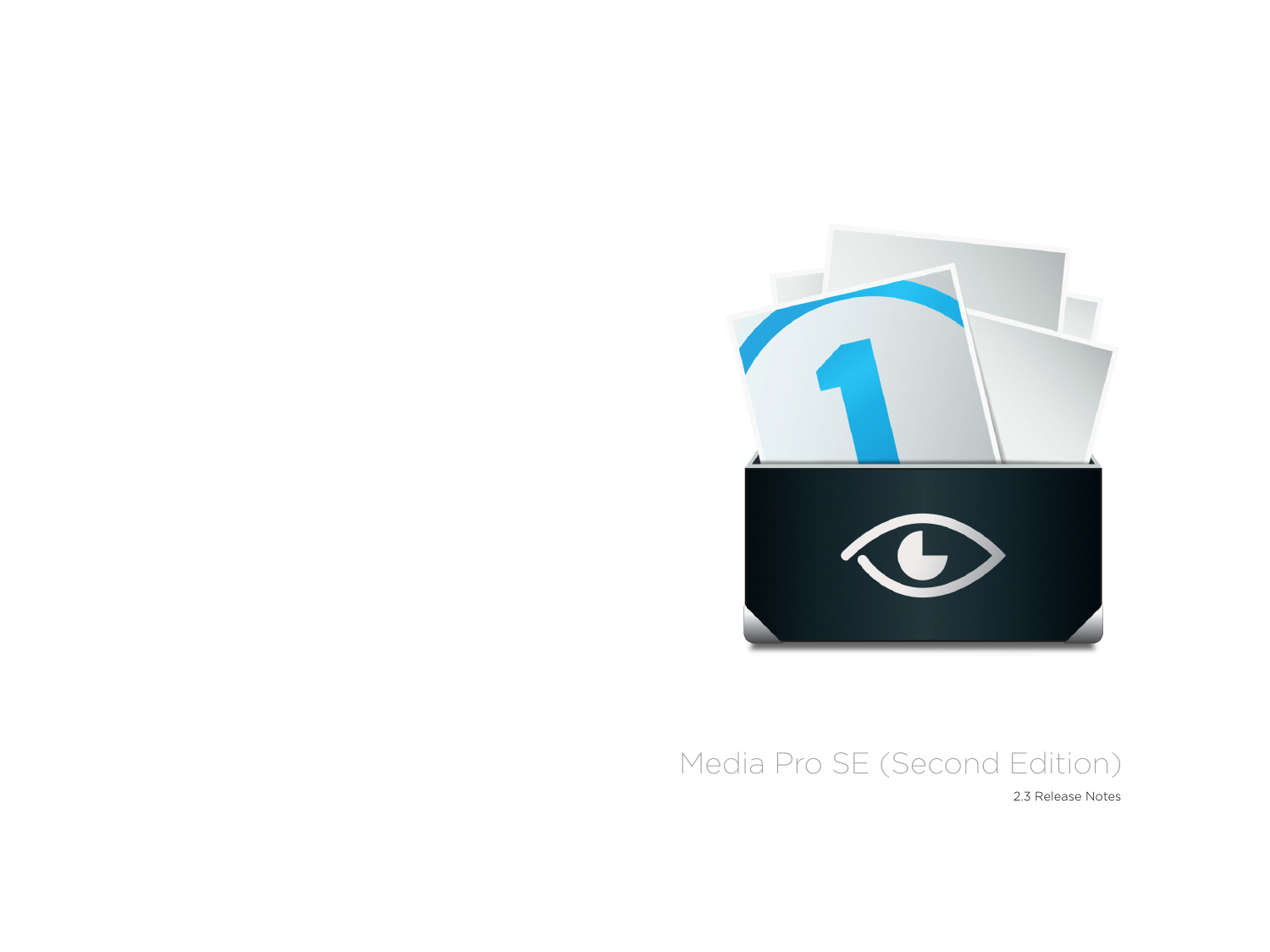# Contents

| Media Pro SE (Second Edition)       |                |
|-------------------------------------|----------------|
| Media Pro SE (Second Edition) - 2.3 | 2              |
| Media Pro SE (Second Edition) - 2.2 | 3              |
| Media Pro SE (Second Edition) - 2.1 | $\overline{4}$ |
| Media Pro SE (Second Edition) - 2.0 | 5              |
| Known Issues                        | 6              |
| System requirements                 | 6              |
| Installation                        |                |
| Troubleshooting and Support         | 8              |
| <b>Trademarks</b>                   | 8              |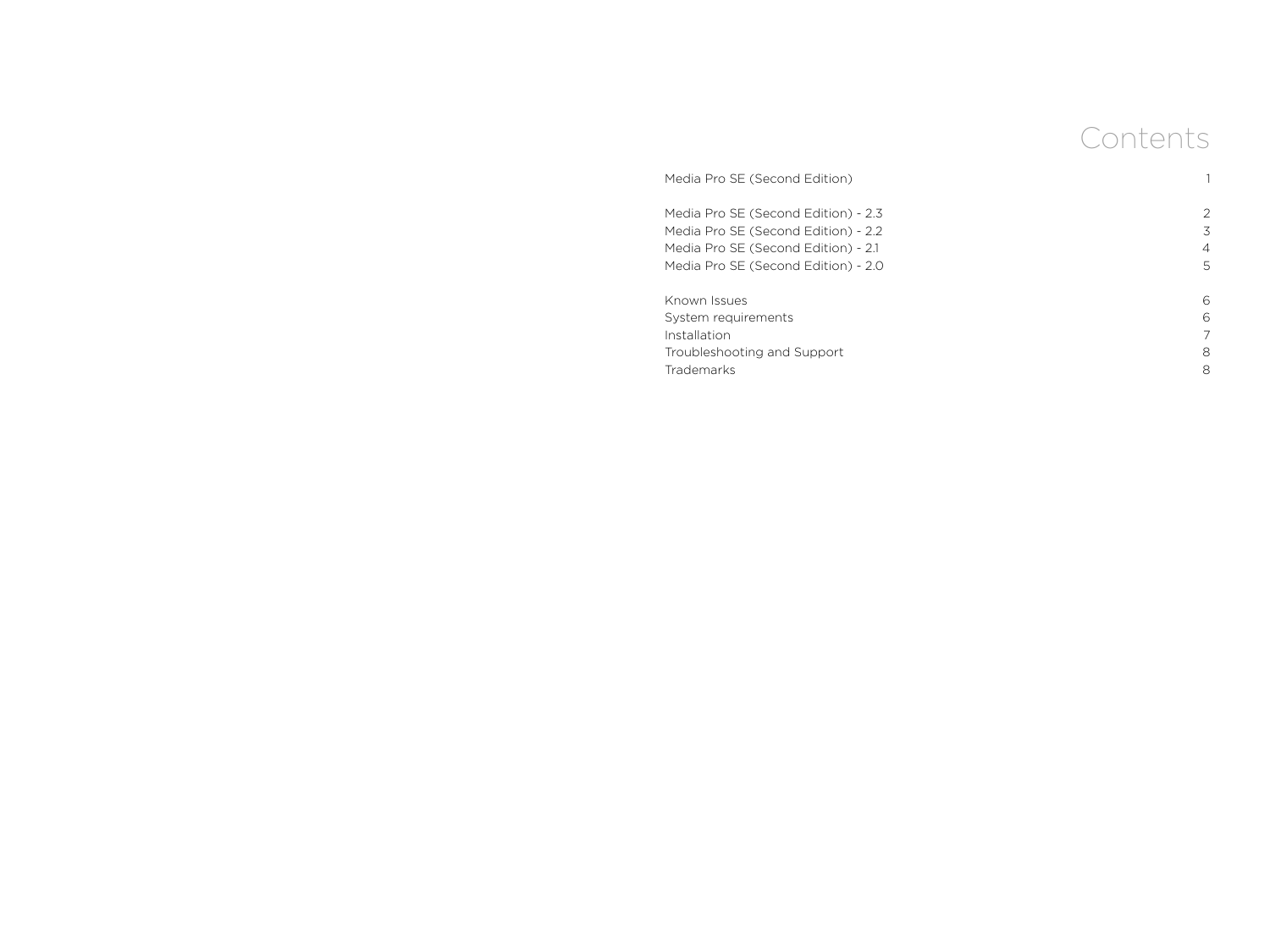Media Pro SE (Second Edition) Release Notes Introduction

Media Pro SE (Second Edition) - is a professional photo manager that makes it easy to manage your photo and video assets. Built to be fast and intuitive, it is a powerful photography assistant that will supercharge the way you find, organize, and share your images and videos wherever your files are stored. Media Pro SE supports photo and video files from more than 100 different cameras and is built to manage large photo libraries.

Media Pro SE is made by Phase One, the world's leader in open-platform based medium format camera systems and solutions. Phase One medium format cameras, digital backs and lenses are designed to deliver superior quality image capture and investment value. Phase One's Capture One image editing software and Media Pro SE photo management software is a combined photography software tool-set that offers the most effective choice for photographers who need to manage very large, high quality image files and collections in a fast and efficient work flow.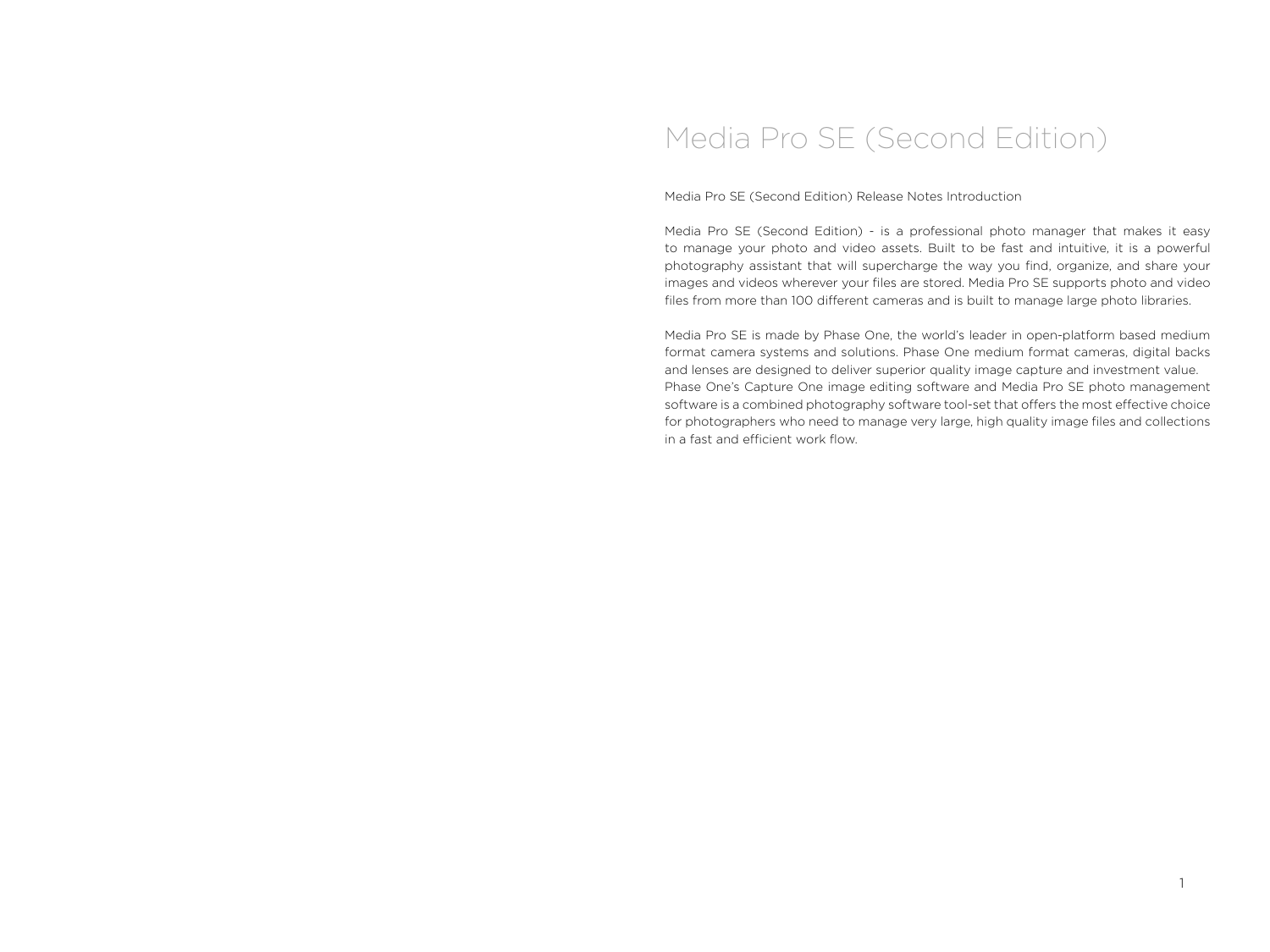### Changes

- Support for MacOS High Sierra 10.13
- Support for Capture One 11 Engine

### Bug fixes for Windows

- Adjustments are not rendered for .jpgs
- Crash on Reset Path to network location

- ICC and LCC deleted on moving images under OS10.13.2
- Import Folder dialog corrupted if selecting file instead of folder
- Missing colors for color label selector under OS10.13.1
- Crash in Camera Import on High Sierra
- Fails to render ICC/LCC in mixed version adjustments
- Some LCC adjustments seem to be dropped
- Media Pro installer text artifacts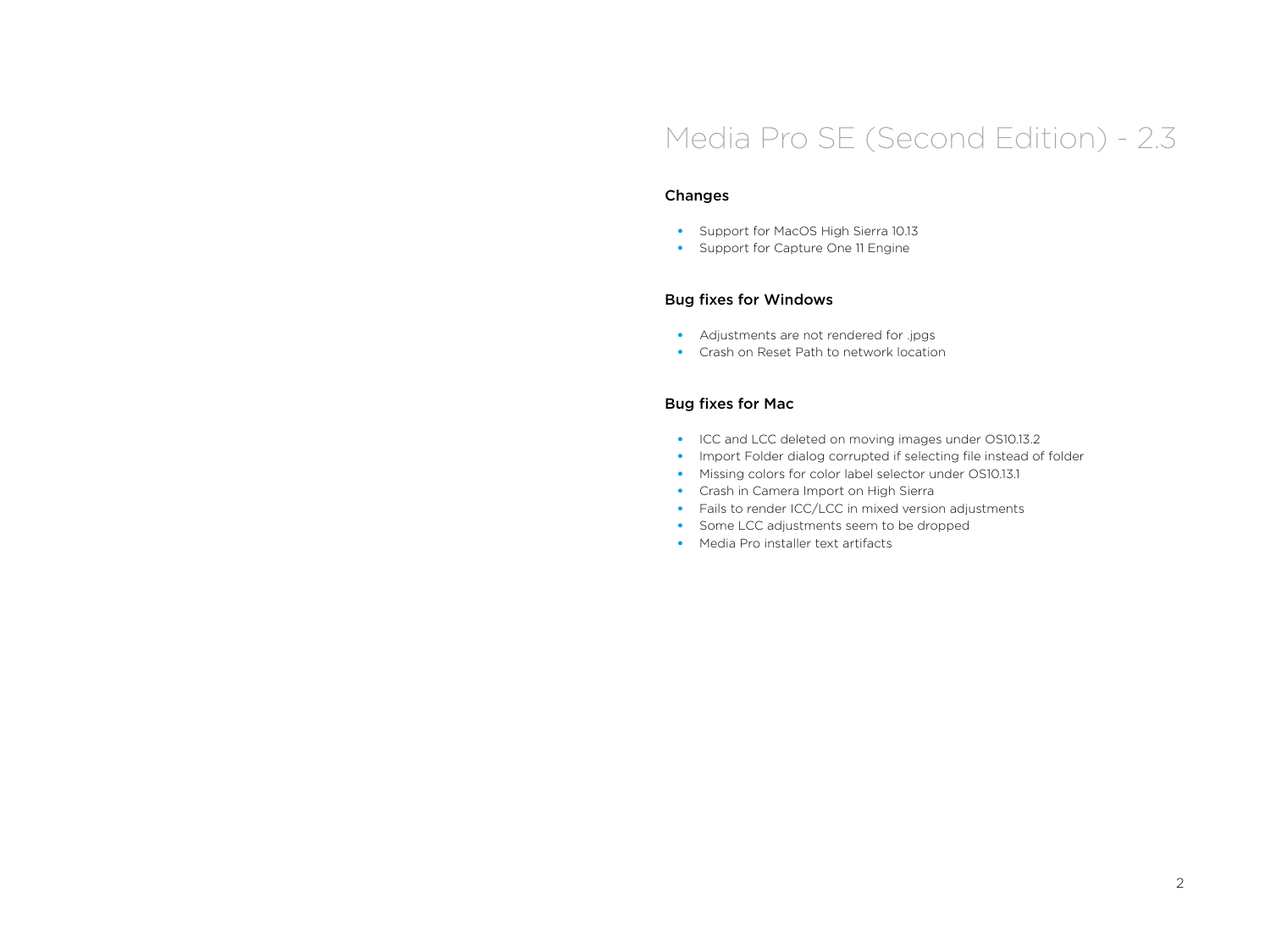#### Changes

- Support for MacOS Sierra (10.12)
- Support for Capture One 10 Settings
- Replaced "Import from Camera" on Mac

#### Bug fixes for Windows

- Media Pro installer triggers .NET installation even though .NET 4.7 is installed
- Media Pro renders SRAW images from Canon 5D mk.IV wrongly
- Crash when adding a child keyword to existing hierarchy as the first thing after import

- Images not rendered with .icm custom colorprofiles when from a CO versions prior to 10
- Hangs when trying to import through the "Download from camera" tool
- Image browser doesn't update in media pro when images are deleted
- XMP Side Core files are not read if you have AFP connection to service
- CRASH on selecting certain items from a networked, cross-platform catalog
- 'ISO Country Code' is not saved when creating Metadata Templates
- Fails to update on NFS/SMB network shares
- Images with crop/rotation adjustments gets wrongly rendered
- Settings files are not loaded or applied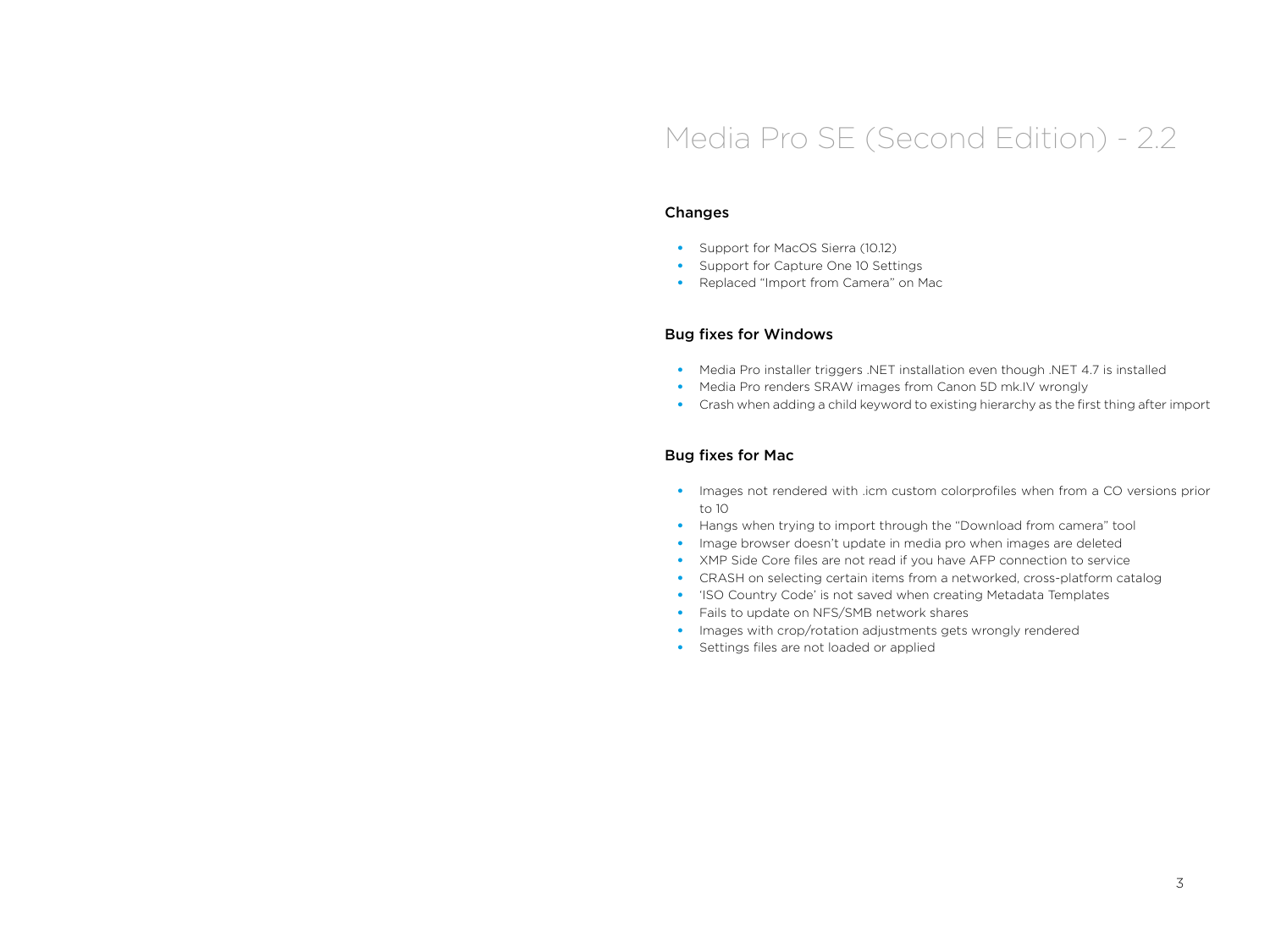### Changes

• Support for Capture One 9.2 settings

### Bug fixes for Windows

- Fixed sporadic problem with auxiliary file handling
- Fix for potential crash while importing MS Office documents
- Recent Catalogs menu now sorted by modification date
- Fixed ability to reliably drag and drop from Capture One to rebuild MP items
- Improved licensing UI to prevent country-based activation problems.
- "Date Finder" section of Organize pane now displays localized day/month names properly

- Fixed Color management issue using Phase One rendering engine (viewing only).
- Fixed code signing for newer OS X releases.
- Auto Update folders show green on newer OS X releases.
- Fixed script "Copy from items with Same Name"
- "Date Finder" section of Organize pane now displays localized day/month names properly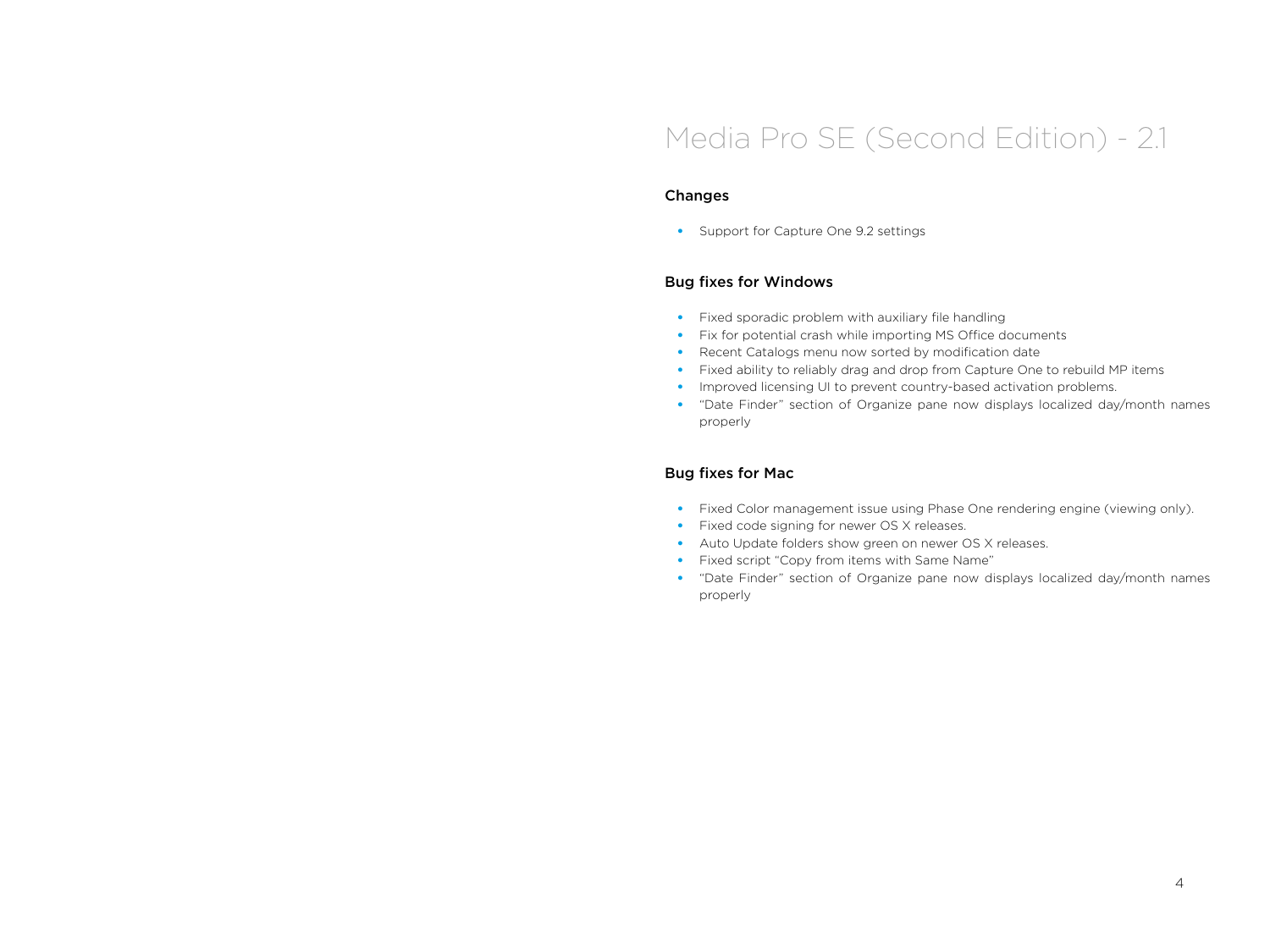Media Pro SE is a service pack release providing additional OS support and bug fixes over Media Pro 1.5. It is a payable update from Media Pro 1.5 and prior.

#### Changes

- Supports rendering of Capture One adjustments up to 9.2
- Support for OSX 10.11
- Support for Windows 10 (64bit)
- Standard key increased +1 to 3 activations

### Bug fixes for Windows

- Fixed sporadic problem with auxiliary file handling
- Fix for potential crash while importing MS Office documents
- Recent Catalogs menu now sorted by modification date
- Fixed ability to reliably drag and drop from Capture One to rebuild MP items
- Improved licensing UI to prevent country-based activation problems.
- "Date Finder" section of Organize pane now displays localized day/month names properly

- Fixed code signing for newer OS X releases.
- Auto Update folders show green on newer OS X releases.
- Fixed script "Copy from items with Same Name"
- "Date Finder" section of Organize pane now displays localized day/month names properly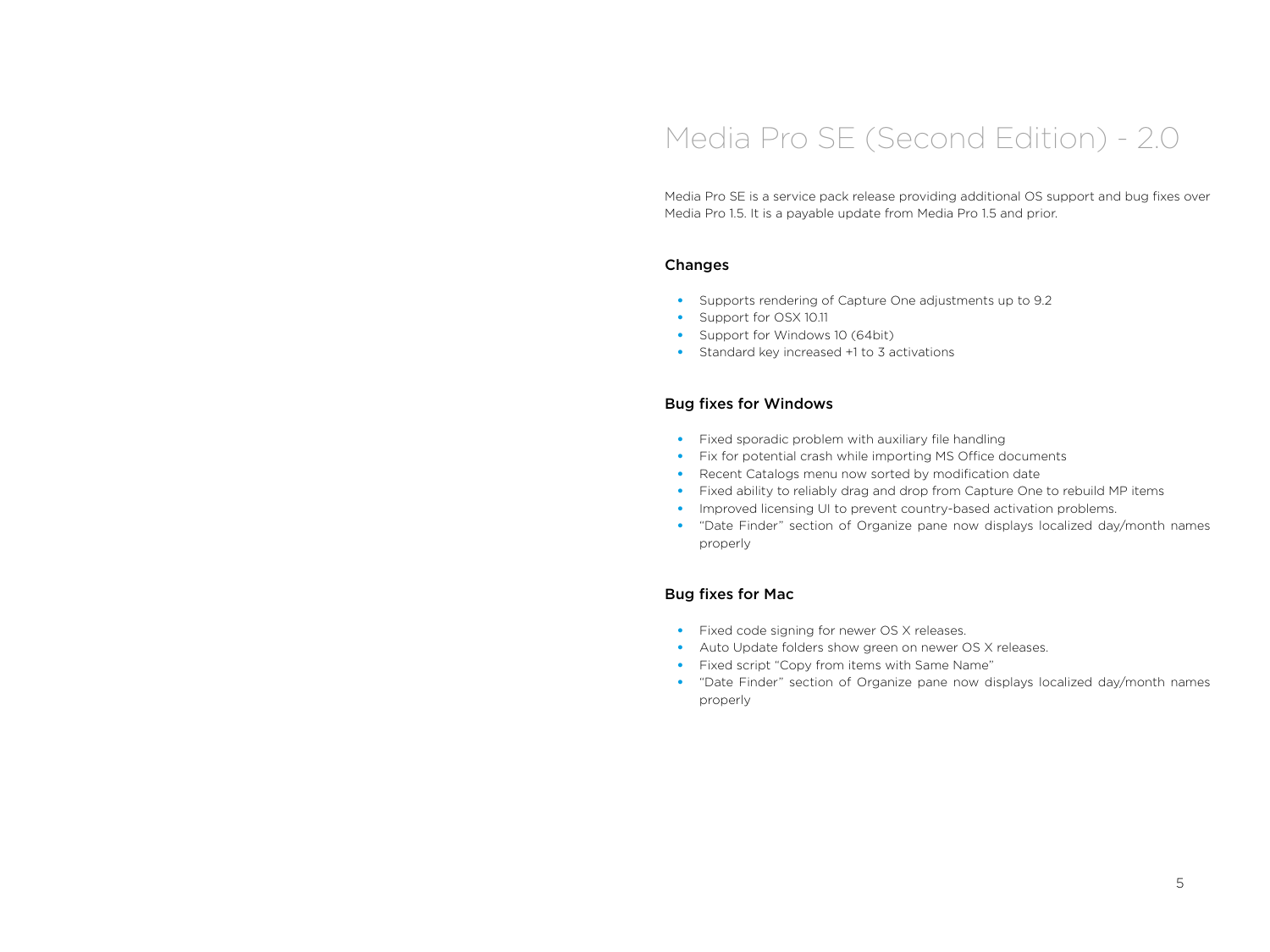### Known Issues

- Color management on Mac requires the Phase One Engine for rendering
- Interface is not optimized for Retina resolution displays
- Images with dates before 1925 are not read correctly

### System requirements

Media Pro SE may run on other and older equipment than what's listed below, but to ensure the best possible results we recommend that your computer, at the minimum, conforms to the following specifications:

### Microsoft® Windows® minimum requirements

- Intel or AMD CPU with 2 cores
- 2 GB of RAM
- 10 GB of free hard disk space
- Windows 7® SP1 64-bit, Windows 8.1® 64-bit, Windows 10® 64-bit\*
- Microsoft<sup>®</sup> .NET Framework version 4.7 (will be installed if not present)

*\*Support for Capture One 11 on Windows 10 is supported for builds supporting .NET 4.7 - This is currently from Windows 10 Anniversary Update (build 1607) through to Fall Creators Edition (build 1709)*

#### Apple® Macintosh® minimum requirements

- Intel CPU with 2 cores
- 2 GB of RAM
- 10 GB of free hard disk space
- OS X 10.11.6, macOS 10.12.6, macOS 10.13\*

*\*Support for macOS 10.13 is supported for builds up to 10.13.2*

You need an Internet connection when activating Media Pro.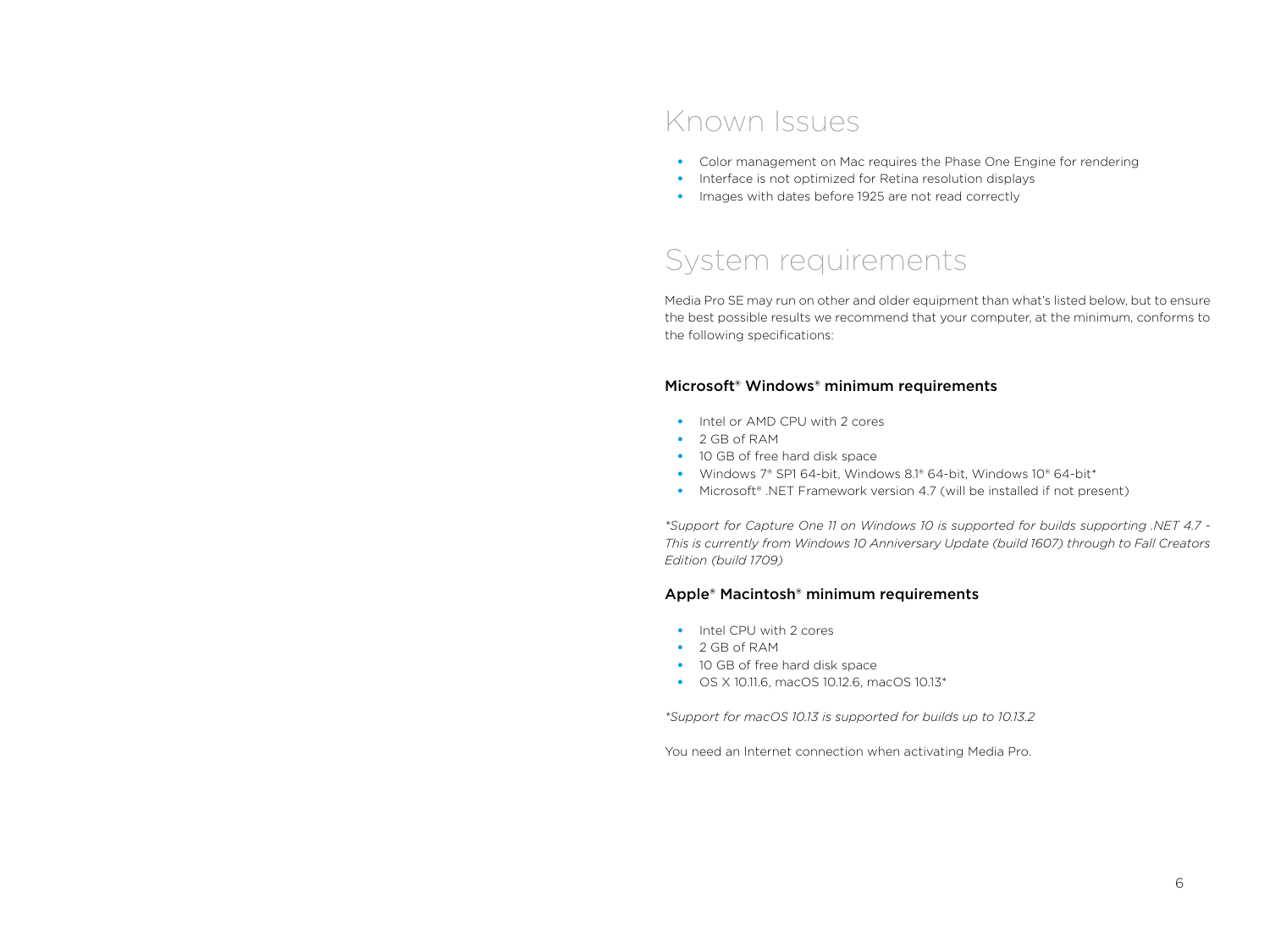### Installation

### Install on Windows:

Media Pro SE includes an easy-to-use installer that will install all the software you need to run the application on a Windows based computer. However, existing versions of Media Pro must be uninstalled before installing a new version. To install the software, please follow the procedure below:

1. Download the application from the Phase One website: http://www.phaseone.com

- 2. Run the executable software install file.
- 3. Read and accept the license agreement when presented.
- 4. Follow the on-screen instructions to complete the installation.

### Install on Mac OS X:

Media Pro SE includes an easy-to-use installer that will install all the software necessary to run the application on Mac OS X.

To install the software, please follow the procedure below:

- 1. Download the application from the Phase One website: http://www.phaseone.com
- 2. Open the Media Pro disk image.
- 3. Read and accept the license agreement when presented.
- 4. Drag the Media Pro icon to the Applications folder.
- 5. Start the Media Pro application from your Applications folder.

When you use Windows Imaging Components as Media Pro's image rendering engine we recommend that you install a WIC (Windows Imaging Component) codec from your camera manufacturer. This will ensure that the default rendering of the raw file will be the same as in your camera. The WIC codec for your camera can be downloaded from your camera manufacturers website.

#### Media file support

Media Pro SE supports a large number of file formats for photos and video. In addition it supports a number of other formats, such as PDF, word files, various audio formats etc. The file formats supported may depend on a number of things, including the capabilities of the operating system, QuickTime installed codecs and the preferences set in Media Pro SE.